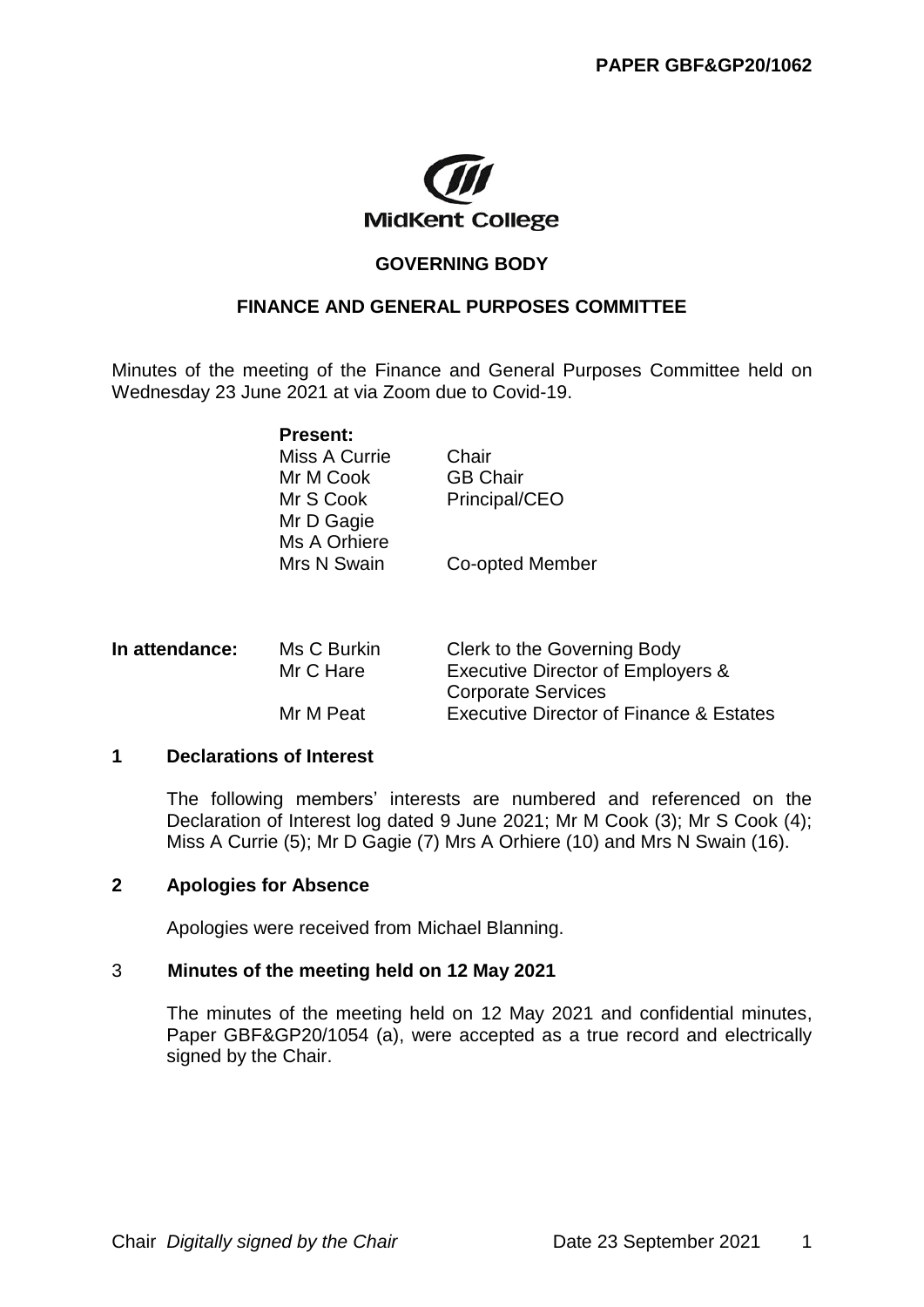## **4 Matters Arising and Outstanding Matters Report**

Members discussed Paper GBF&GP20/1055, the Outstanding Matters Report.

- No 1. Climate Road Map to be presented to GB in July 2021 as part of the operational plans. **Ongoing**
- No 2. Utilisation of College Reserves Update on agenda under item 7 **Complete**
- No 3. Management accounts cash utilisation to be discussed under item 7 **Complete**
- No 4. Carbon Footprint plan as above External Company Convert Energy have been engaged. Signing Climate Charter being considered. **Ongoing**
- No 5. Estates Strategy Framework on agenda at item 7. **Ongoing**
- No 6. Outline Budget for 2021/22 on agenda at item 6 **Complete**
- No 7. Policies for review recommended and agreed at Governing Body **Complete**.

## **5 HR Update – Paper GBF&GP20/1056**

Julia Thompson joined the meeting to update Governors of the latest workforce information. She updated members on the following:

- Turnover is currently 12.84% down 12.7% year on year. This is slightly up by 1.13% since January 2021.
- Voluntary turnover is 8.81%, slightly up by 0.32 since last reported.
- The average days lost has decreased from 7.83 days per person in April 2020 to 5.81 in April 2021.
- Exit interview responses have increased by 12.07% since last reported to 73.68% This remains below target, however, is increasing monthly as the team focus on completing these going forward.
- Wellbeing Policy approved at the last meeting, has been approved by the Union and will now be launched with Staff.
- The Wellbeing Days in July have had to be scaled down due to the continue restrictions with an additional day on 25 August 2021.
- The College has applied for the Silver Healthy Workplace award and is awaiting the decision.
- Recruitment data is dependent on Business Planning.
- HR are involved in the Governor Data Dashboard and this will change format of HR reports for future meetings.

Member asked for assurance the comments made at Exit Interview are followed up and J Thompson explained the process. She stated that some comments are dealt with on an individual basis and some actioned more generally such as additional management development.

Members challenged the comment re lack of development and were reminded of the Aspiring Managers programme, with the first cohort of 20 staff graduating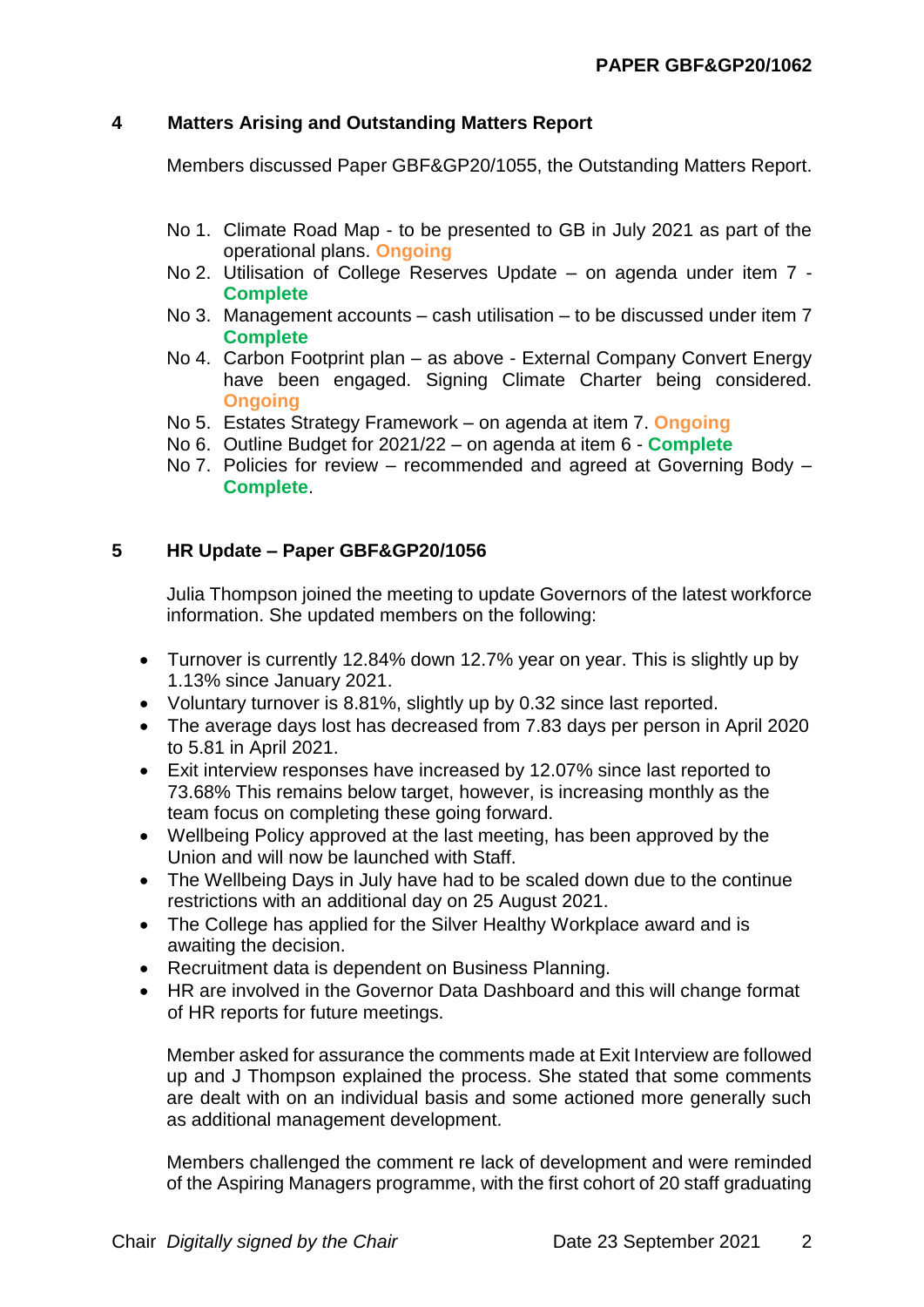earlier this year and the next cohort is planned for 2022. It was requested that all the information regarding career progression is included in the next report.

### **Action: J Thompson**

Members felt the Ext Interview response rate was low and J Thompson agreed this has been impacted by the pandemic with less staff in College. She assured members that this is a focus for the HR Team and the data shows an improving picture.

Members were concerned about the number of staff opting out of the pension and were assured that extra workshops are planned to ensure all staff are aware of the benefits.

Home working was highlighted and members were informed that some support staff have indicated they would prefer this option and requests are being considered. It was explained that this is not an option for teaching staff as the main cohort of 16-19 student have stated they prefer learning in College. The expectation has always been that teaching staff will return to teach on site within the guidelines. Some adult courses will continue with remote or blended teaching.

Governors thanked J Thompson for the update and she left the meeting.

### **6 Draft Management Accounts to the end of April 2021 – Paper GBF&GP20/1057**

Martin Peat introduced paper GBF&GP20/1057, the MKC draft management accounts to the end of April 2021 and paper GBF&GP20/1057a, the MKCTS draft management accounts to the end of April 2021.

This item was minuted as confidential.

Members **accepted** the accounts and thanked M Peat.

### **7 Proposed Group Budget for 2021/22 including the Two Year Financial Forecast for MKC & MKCTS – Paper GBF&GP20/1058**

Martin Peat introduced the proposed Group budget for 2021/22 including separate budgets for the College and MKCTS for 2021/22 and associated College budget commentary. He requested the Committee approve and recommend the Group budget to the Governing Body for approval. Mike Garrod joined the meeting for this item.

This item was minuted as confidential.

### *Mike Garrod left the meeting.*

### **8 Financial Dashboard – Paper GBF&GP20/1059**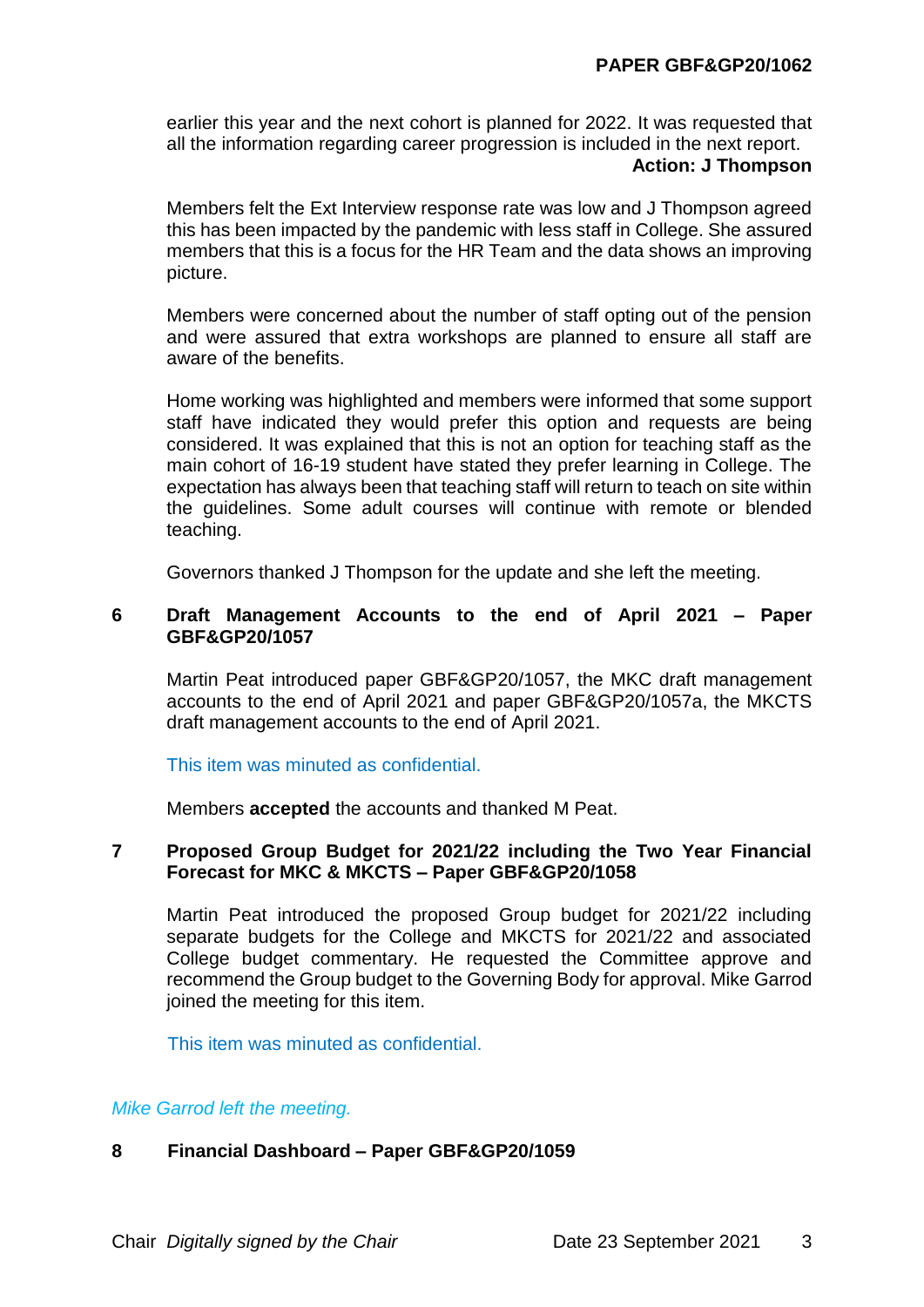Martin Peat introduced the paper and updated Governors on the ESFA financial assessment and dashboard rating of the College. He explained that:

- The ESFA utilise College financial returns twice a year to assess the financial performance.
- Three key performance indicators are used with a points scoring table to grade the College and they have confirmed that MidKent College remains in 'Outstanding' financial health. It is judged in a Group basis using the Finance Record for 2019/20 and 2020/21.
- The dashboard indicates whether Colleges are likely to need financial intervention and also benchmarks against the sector.
- The most notable change from previous years is the sector averages regarding pay costs as a percentage to turnover. It has been regularly reported that the sector average should be around the 65% mark, however, it is clear that it is now at 70% and so this is the true benchmark comparator.
- The number of colleges now graded as inadequate has reduced from the 2017/18 high although the number of outstanding colleges has also reduced. Therefore, most are now judged as good.

Member congratulated the College and M Peat for this achievement and gained assurance from the rating.

## **9 College Estates Strategy Update**

Martin Peat informed members that the Executive are progressing this Strategy and will continue through the summer to link other College Strategies such as ICT and Curriculum.

An update will therefore be available for the next meeting.

**Action: M Peat**

### **Standing Item for Information:**

### **10 Risk Register Review**

Martin Peat assured members that all the financial risk on the register have been addressed in the Management accounts. Members were reminded that the full College Risk Register is available on Board Intelligence.

### **Annual Review Items**

### **11 Annual Review of the Terms of Reference – Paper GBF&GP20/1060**

Members were reminded that as part of the annual self-assessment the Committee review their terms of reference to ensure they are fit for purpose.

Members noted the minor amendments of language presented in tracked changes and **approved** the document for recommendation to the Governing Body**.**

**Action: Chair**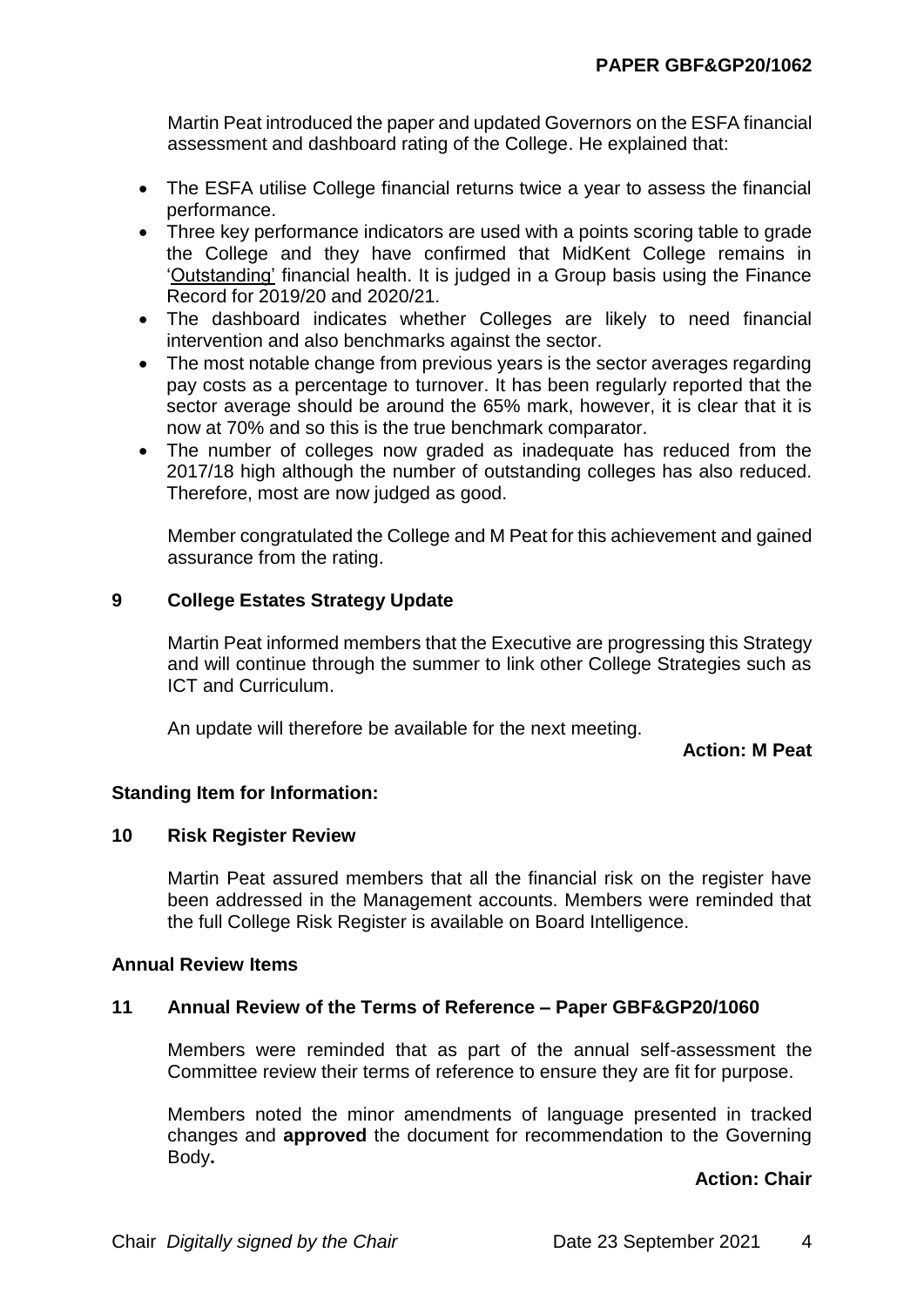### **12 Committee Self-assessment 2020/21 & Improvement plan for 2021/22 – Paper GBF&GP20/1061**

The Chair thanked members for the detailed out-of-committee discussion which has been captured in the amended improvement plan.

It was felt that further work was required to ensure the plan includes all the actions needed to improve the Committee and therefore this will be considered further out-of-committee but must be ready to recommend to the Governing Body before they consider their Governance Self-assessment in the new academic year.

### **Action: Chair/Clerk**

### **13 Any Other Business**

Agenda for 23 September 2021 was agreed and members discussed Deep Dive topics. The following were agreed:

- Estates Strategy
- Sustainability
- Funding Training The Chair asked for further ideas to be communicate out-of-committee.

### **Action: Members**

Members were reminded that it was requested at the last Governing Body meeting that the F&GP Committee considered a possible Covid reward for staff. Various options were discussed and costed but members noted that overtime payments had been made as required and other reward schemes are in place. They also noted that no posts were furloughed and jobs remained secure throughout the pandemic and College closure. Therefore, the Committee agreed that no further action was required and the public funds would be better utilised in other ways.

Members noted this was Nikki Swain's last Committee meeting and the Chair thanked for her contributions to the Committee during her co-opted year. Members wished her well in the future.